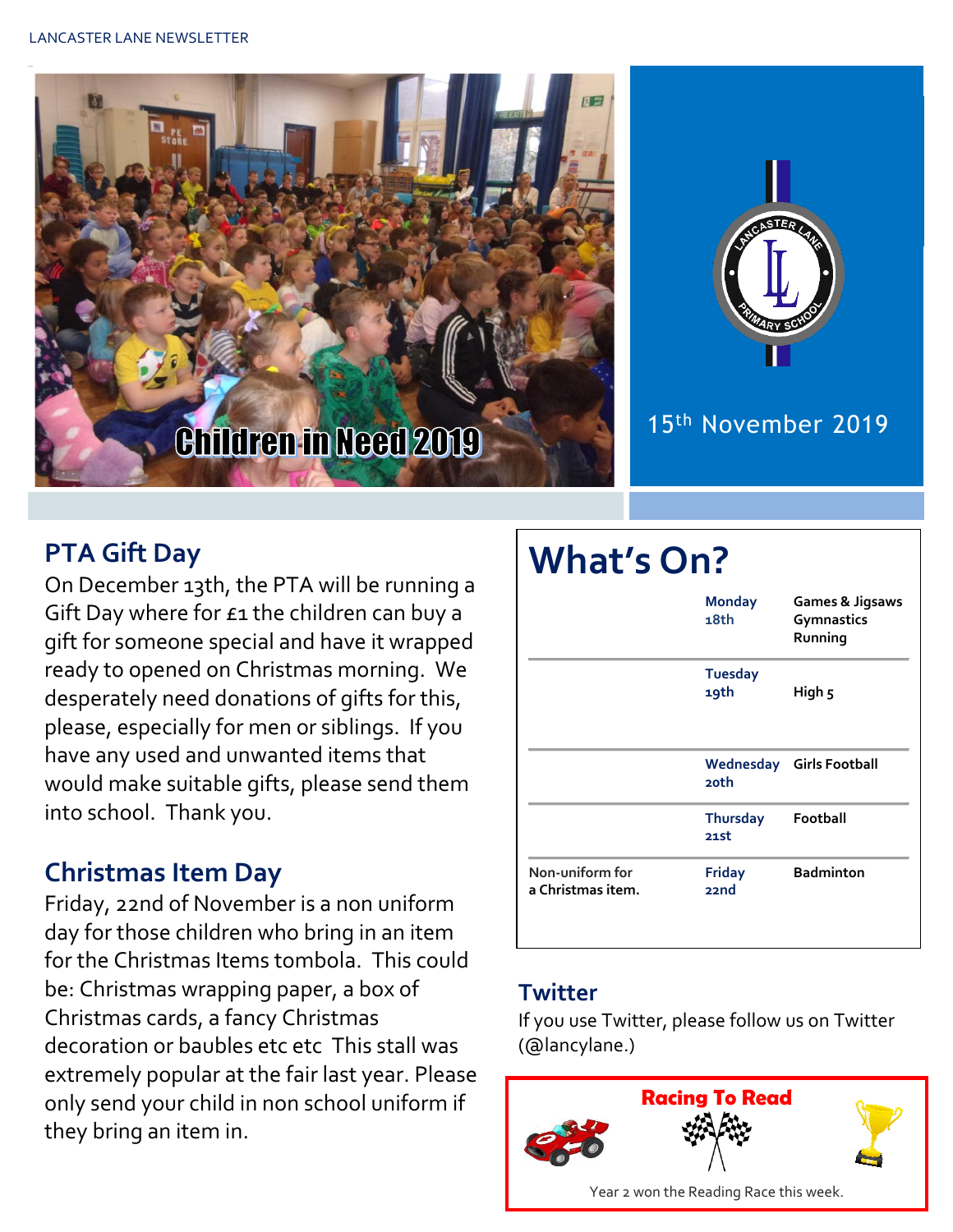#### **Children in Need**

Thank you for your generous donation of cakes for Y6's Cake Sale. The total from this combined with the amount raised from dressing up odd will be totalled over the weekend and then sent off to Children in Need. The children (and staff!) did look fabulously silly – well done to everyone for getting into the spirit of the day.

#### **Playground Dos and Don'ts**

Please remind your children that they shouldn't play football before or after school in the playground. Thank you.

# **Aldi Stickers**

Thank you to everyone for collecting Aldi stickers, we now have enough and have sent our poster off. Fingers crossed we win!

# **After School Clubs**

Tuesday's Gardening Club and Drawing Club are cancelled due to the teachers attending other meetings.

## **Cake Sale**

This will continue after school on Monday, each cake is 20p.

#### **Outside Achievements**

Lily in Y6 competed in the MGA dressage competition alongside her brother Will and they came 6<sup>th</sup> and Libby in Y3 was a good role model in football.



Year 4 have been creating electronic been Creatin



Year 6 visited Leyland Memorial.



Year 6 made their own blood smoothies!